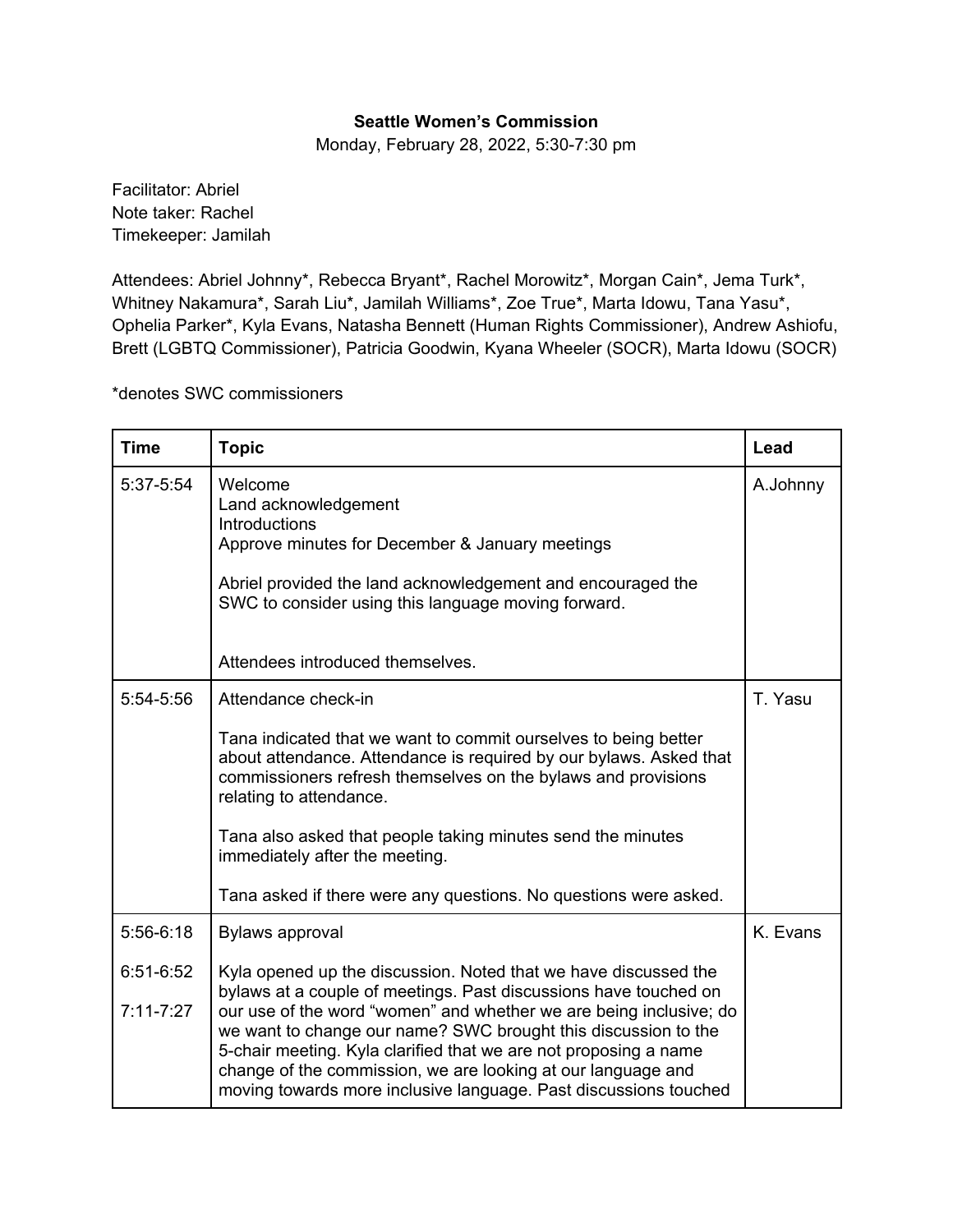| on inserting a footnote.                                                                                                                                                                                                                                                                                                                                                                                                                                                                                                                                                                                          |  |
|-------------------------------------------------------------------------------------------------------------------------------------------------------------------------------------------------------------------------------------------------------------------------------------------------------------------------------------------------------------------------------------------------------------------------------------------------------------------------------------------------------------------------------------------------------------------------------------------------------------------|--|
| Current language: "The Seattle Women's Commission prioritizes<br>issues experienced by all women and those most impacted by<br>gender bias, including transgrander, non-binary, and gender<br>noncomforming people who may not identify as women."                                                                                                                                                                                                                                                                                                                                                                |  |
| Kyla opened up the floor for discussion.                                                                                                                                                                                                                                                                                                                                                                                                                                                                                                                                                                          |  |
| Rebecca acknowledged Brett and Natasha's presence and asked if<br>they had any feedback. Natasha indicated in the chat that she did<br>not have any feedback.                                                                                                                                                                                                                                                                                                                                                                                                                                                     |  |
| Rebecca: tonight we need a motion for approval for the bylaws in<br>general.                                                                                                                                                                                                                                                                                                                                                                                                                                                                                                                                      |  |
| Jamilah indicated her approval of the language in the chat. Jema,<br>Morgan, and Zoe joined.                                                                                                                                                                                                                                                                                                                                                                                                                                                                                                                      |  |
| Brett expressed appreciation for why the SWC wants to address the<br>use of "women" by the SWC. It feels odd to have the SWC represent<br>people who are not women because of discussions around<br>femininity and womamhood. Discussions of womanhood and<br>women's rights in the trans community can be difficult. The idea of<br>being lumped under a woman's commission feels odd. Wonder how<br>changing the language will lead to other changes - women's history<br>month? For example, when we talk about the experience of<br>womanhood, how do we talk about pregnancy? Brett paused for<br>questions. |  |
| Abriel had a question for Brett. Is your concern that we are<br>maintaining the name of SWC or that we should expand the name?                                                                                                                                                                                                                                                                                                                                                                                                                                                                                    |  |
| Brett not sure if pro-name change. Concern more about what the<br>commission is doing beyond language.                                                                                                                                                                                                                                                                                                                                                                                                                                                                                                            |  |
| Tana noted that the idea was to be more inclusive.                                                                                                                                                                                                                                                                                                                                                                                                                                                                                                                                                                |  |
| Rebecca noted that we discussed the language at our retreat. We<br>don't have a great answer for Brett's other questions right now.<br>Miscommunication about what was discussed at larger meeting.<br>Apologize that there was miscommunication about what was<br>discussed at the 5-chair meeting.                                                                                                                                                                                                                                                                                                              |  |
| Zoe in the chat noted that men can and have been commissioners<br>on this commission before. Expressed appreciation about language<br>and how it relates to our actions.                                                                                                                                                                                                                                                                                                                                                                                                                                          |  |
| Kyla noted that the language was aspirational about what we want<br>to do.                                                                                                                                                                                                                                                                                                                                                                                                                                                                                                                                        |  |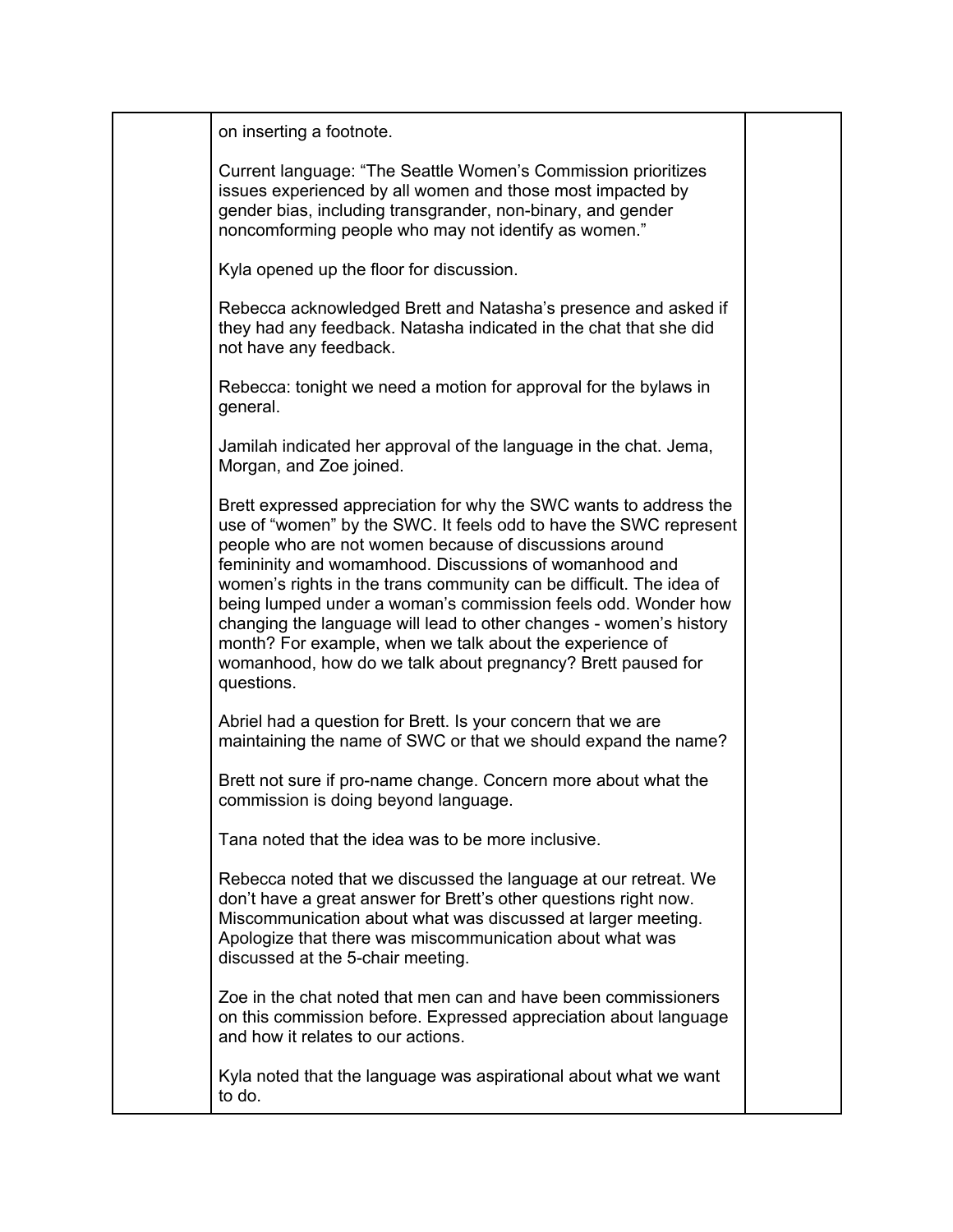| Morgan in that chat stated that as a nonbinary person, I appreciate<br>the addition of this language. I am someone both personally<br>impacted by gender bias, as well as someone that cares about<br>gender equity, even though I do not identify as a woman.<br>Kyana in the chat stated that as a collective commissions are<br>questioning power. "If you have come to help me, you are wasting<br>your time. But if you have come because your liberation is bound to |  |
|----------------------------------------------------------------------------------------------------------------------------------------------------------------------------------------------------------------------------------------------------------------------------------------------------------------------------------------------------------------------------------------------------------------------------------------------------------------------------|--|
| mine, then let us work together."<br>Kyla, would it make sense to move the approval and discussion of<br>the bylaws to March? Rebecca agreed to move it to March. I think<br>we should take time to get it right. Rebcca asked for others' input.<br>Ophelia is okay with coming back to this and not making a decision<br>on this in haste.                                                                                                                               |  |
| Zoe asked in the chat what more do we expect to learn this month<br>and Rebecca explained that there are additions to the bylaws that<br>we haven't discussed.                                                                                                                                                                                                                                                                                                             |  |
| Might come back to bylaws if we have time at the end of the meeting                                                                                                                                                                                                                                                                                                                                                                                                        |  |
| Circle back:<br>Marta indicated that the legal team needs to look at our bylaws<br>before we vote on them. We can't vote on our bylaws tonight.                                                                                                                                                                                                                                                                                                                            |  |
| Circle back:<br>Rachel reported on the idea behind an advisory vote and why<br>commissioners might want to consider using it. Rebecca also<br>provided the rationale for an advisory vote. Empowers people that<br>can't attend the meeting, provides a formal avenue for lodging a<br>non-binding vote.                                                                                                                                                                   |  |
| Jema, is this more about how someone who isn't at the meeting can<br>make a record? Rebbeca, not necessarily, but it can be! Jema<br>expressed support for having a formal procedure for advisory votes.<br>Rachel also explained why the word "vote" was used - we have<br>advisory votes in WA elections, in shareholder context there are<br>proxy and advisory votes. The phrase "advisory vote" has meaning.                                                          |  |
| Tana expressed concern for how this would relate to our concerns<br>regarding attendance.                                                                                                                                                                                                                                                                                                                                                                                  |  |
| Marta also expressed concern for the use of abstentions" could you<br>change it to "Marta expressed concern for the use of advisory vote"<br>and expressed that law department may have concerns with its use<br>with having the advisory vote                                                                                                                                                                                                                             |  |
| Kyla opened up a discussion about the executive committee's ability                                                                                                                                                                                                                                                                                                                                                                                                        |  |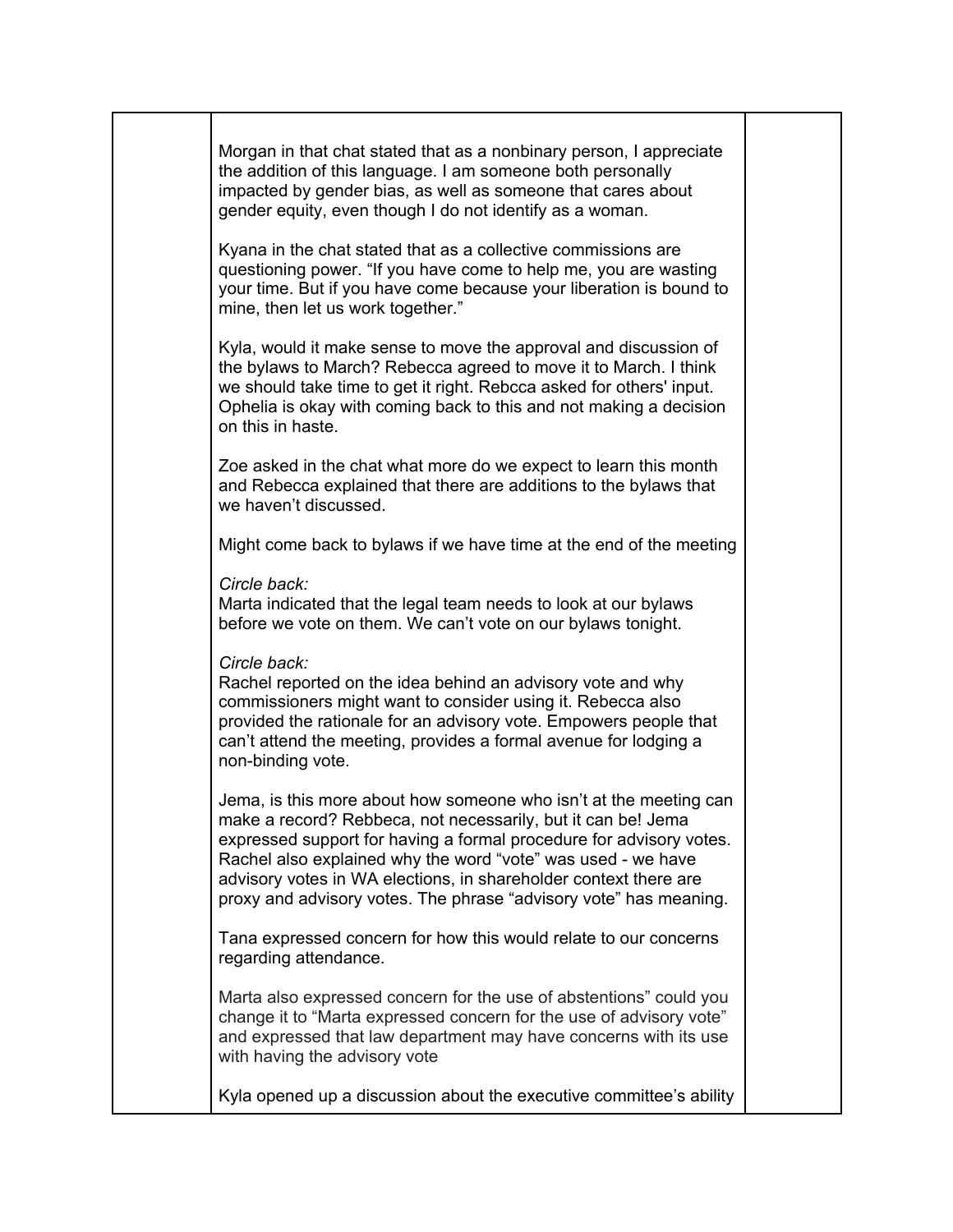|             | to conduct administrative affairs of the commission between regular<br>meetings. Rachel indicated her support for this edit in the chat.                                                                                                                                                                                                                                                             |           |
|-------------|------------------------------------------------------------------------------------------------------------------------------------------------------------------------------------------------------------------------------------------------------------------------------------------------------------------------------------------------------------------------------------------------------|-----------|
|             | Kyla going to send the bylaws to Marta so legal can review.                                                                                                                                                                                                                                                                                                                                          |           |
| $6:18-6:28$ | Legislative update & discussion                                                                                                                                                                                                                                                                                                                                                                      | R. Bryant |
|             | Rebecca opened up with how we have a great system in place for<br>what we want to do for next year. However, this was a shorter<br>session so the majority of bills that we would want to engage with<br>were passed out of committee before we could do anything.                                                                                                                                   |           |
|             | Rebecca shared spreadsheet re WA Leg 2022 Session Bills for<br>SWC Vote.                                                                                                                                                                                                                                                                                                                             |           |
|             | Line 15 - HB 1956 - bill where our support was solicited. The rest of<br>the bills were added because commissioners did their research and<br>added these in.                                                                                                                                                                                                                                        |           |
|             | With a short session it can be really tricky. Rebecca proposes that<br>we mention our support for some of these bills on social media. Or,<br>because that might not be the most effective, we can do a longer<br>blog post about what we see as wins this legislative session. Hoping<br>that we can still use this work as momentum moving forward.<br>Rebecca asked for thoughts on the proposal. |           |
|             | Rachel indicated that the idea of a blogpost would be a great idea.                                                                                                                                                                                                                                                                                                                                  |           |
|             | Rebcca indicated that she would appreciate if someone from the<br>communications subcommittee would take that on. Jamiliah said<br>that this is doable but we'll need to discuss more. Also if there are<br>any groups that are sharing information that can be reshared by the<br>commission to send to the communications subcomm.                                                                 |           |
|             | Rebecca, probably a question for Marta: since we are not engaging<br>in the legislative process do we need to have a motion for this?<br>Jamilah: I don't think we do. Did we do a motion to decide what we<br>were focusing on? Rebecca: no, this is more about transparency.<br>Rebecca and Jamilah agreed that we don't need a motion for bills<br>that have passed.                              |           |
|             | Rebecca: a lot of groups are planning on doing lookbacks so if you<br>see anything please share with the listserv.                                                                                                                                                                                                                                                                                   |           |
| 6:28-6:30   | <b>Outreach Committee</b>                                                                                                                                                                                                                                                                                                                                                                            | A.Johnny  |
|             | Abriel shared a survey monkey link re outreach. How we can be<br>intentional about our bylaws, membership, etc. How do we work all<br>of this into our recruitment process?                                                                                                                                                                                                                          |           |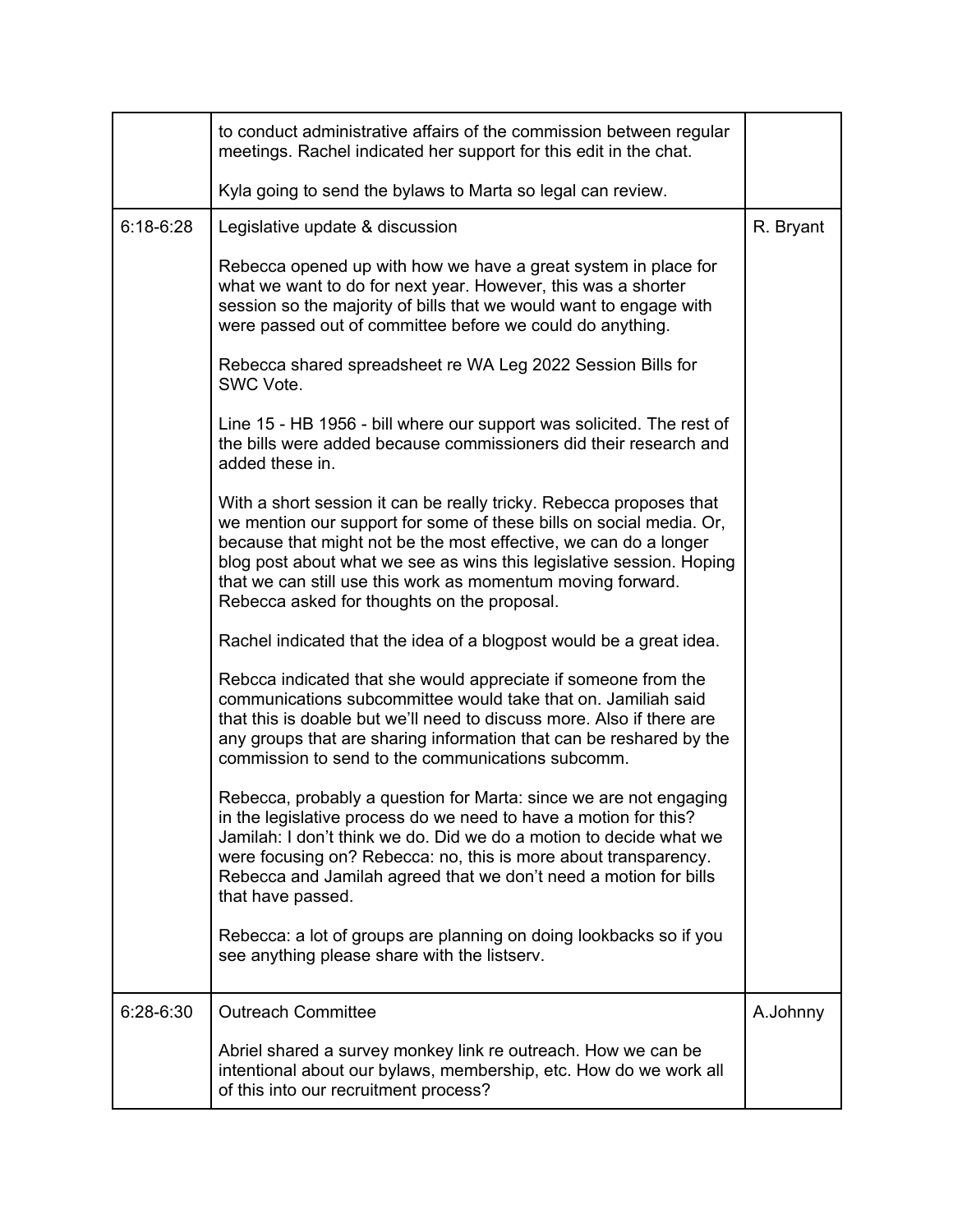|           | Links for outreach committee and land acknowledgement work<br>group. The latter is more of a long term project.                                                                                                                                                                                                                                                                                                                                                                                                                    |                                |
|-----------|------------------------------------------------------------------------------------------------------------------------------------------------------------------------------------------------------------------------------------------------------------------------------------------------------------------------------------------------------------------------------------------------------------------------------------------------------------------------------------------------------------------------------------|--------------------------------|
|           | Abriel asked that we respond by next week                                                                                                                                                                                                                                                                                                                                                                                                                                                                                          |                                |
| 6:30-6:42 | Workplan<br>Review final work plan<br>Review timeline of events                                                                                                                                                                                                                                                                                                                                                                                                                                                                    | K. Evans<br>& E&C<br>Co-Chairs |
|           | [Review final work plan]                                                                                                                                                                                                                                                                                                                                                                                                                                                                                                           |                                |
|           | Kyla opened up the discussion by sharing the combined workplan<br>for the website. Kyla combined subcommittee workplans and that<br>went out in the digest that went out last week. Kyla shared the 2022<br>SWC Work Plan on her screen.                                                                                                                                                                                                                                                                                           |                                |
|           | Rebecca asked if this would go on the city website, which Kyla<br>confirmed.                                                                                                                                                                                                                                                                                                                                                                                                                                                       |                                |
|           | Sarah Liu noted that she had a couple of questions. How did we<br>listen to the respective communities in deciding on our focus areas.<br>Kyla responded that she has been thinking about that. We didn't use<br>a systematic or formal process where we collected community<br>feedback about this. How these priorities came about we had<br>commissioners share their priorities based on what they are hearing<br>in their communities. Basically went through and tallied which areas<br>appeared to be the most significant. |                                |
|           | Rebecca indicated that we are trying to be more transparent about<br>what our goals are. The government and community relations<br>subcommittee will probably work on this for the rest of year to<br>determine how we can better engage with the community. Having<br>folks bring their experiences to the committee. Doing outreach to<br>different communities.                                                                                                                                                                 |                                |
|           | Natasha indicated in the chat that equitable access to housing is<br>also a human rights commission area of focus.                                                                                                                                                                                                                                                                                                                                                                                                                 |                                |
|           | Kyla moves to make a motion to approve the workplan. Whitney<br>seconded. The motion is approved.                                                                                                                                                                                                                                                                                                                                                                                                                                  |                                |
|           | Vote held re approval to post the workplan in its current form on the<br>website. There were no abstentions and no votes against. The<br>motion passed.                                                                                                                                                                                                                                                                                                                                                                            |                                |
|           | [Review timeline of events]<br>Rebecca asked Tana to talk about events beyond March and April.<br>Tana declined.                                                                                                                                                                                                                                                                                                                                                                                                                   |                                |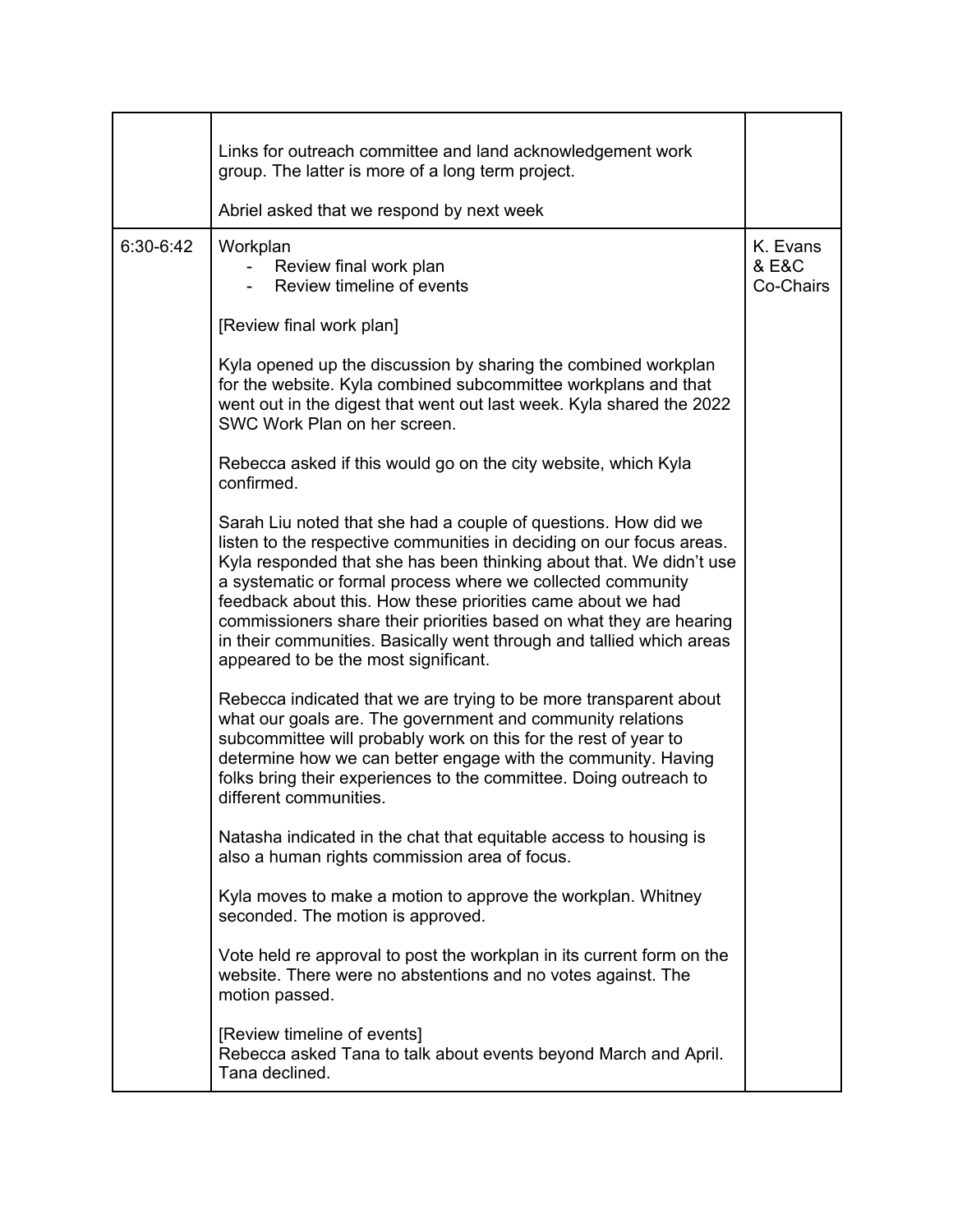| 6:42-6:50     | Events:<br>March: Women's History Month, Jeanette Williams Award                                                                                                                                                      |           |
|---------------|-----------------------------------------------------------------------------------------------------------------------------------------------------------------------------------------------------------------------|-----------|
|               | Tana reported that we created a spreadsheet for nominations. The<br>committee would vote on a nominee this year. Only 4 people were<br>nominated. The nominees for the Jeanette Williams award are:                   |           |
|               | Ruchika Tulshyan<br>Nicole Grant<br>Jessica Loche-Eggert<br><b>And Nikkita Oliver</b>                                                                                                                                 |           |
|               | Ruchika was listed 4 times.                                                                                                                                                                                           |           |
|               | Whitney mentioned in the chat that she can create materials and<br>contact Nona about the JW award blog post.                                                                                                         |           |
|               | April: Sexual Assault Awareness & Prevention Month; #Denim Day                                                                                                                                                        |           |
|               | Tana indicated that if we can get a jump on this from Nona that<br>would be great. We used to get together at city hall but not sure we<br>can do that. Tana suggested an online event.                               |           |
|               | Tana suggested that we hold off on planning summer events for<br>now.                                                                                                                                                 |           |
|               | Tana asked if we should have a vote for the JW award                                                                                                                                                                  |           |
|               | A spreadsheet was created to solicit nominations and SWC held a<br>vote.                                                                                                                                              |           |
|               | Tana moved for a motion to nominate Ruchika for the JW award.<br>Jema seconded. Motion approved. No abstentions, no votes<br>against. Motion approved.                                                                |           |
|               | Marta does not have Ruchika's information and we need to track<br>down their information.                                                                                                                             |           |
|               | Tana moved for a motion to make the funds available for a plaque.<br>No abstentions and no votes against. Motion approved.                                                                                            |           |
| $6:55 - 7:11$ | 5-Chair meeting report                                                                                                                                                                                                | R. Bryant |
|               | Rebecca reported that our report will relate most to the bylaws<br>discussion. Rebecca said she really appreciated Kyana's thoughts<br>on this and asked if they would share them again here.                         |           |
|               | Kyana: there is a continuum of the way that we think about anti-<br>racism work. Diversity is literally just calculating and quantifying<br>differences. It is different in general, what is different from the norm. |           |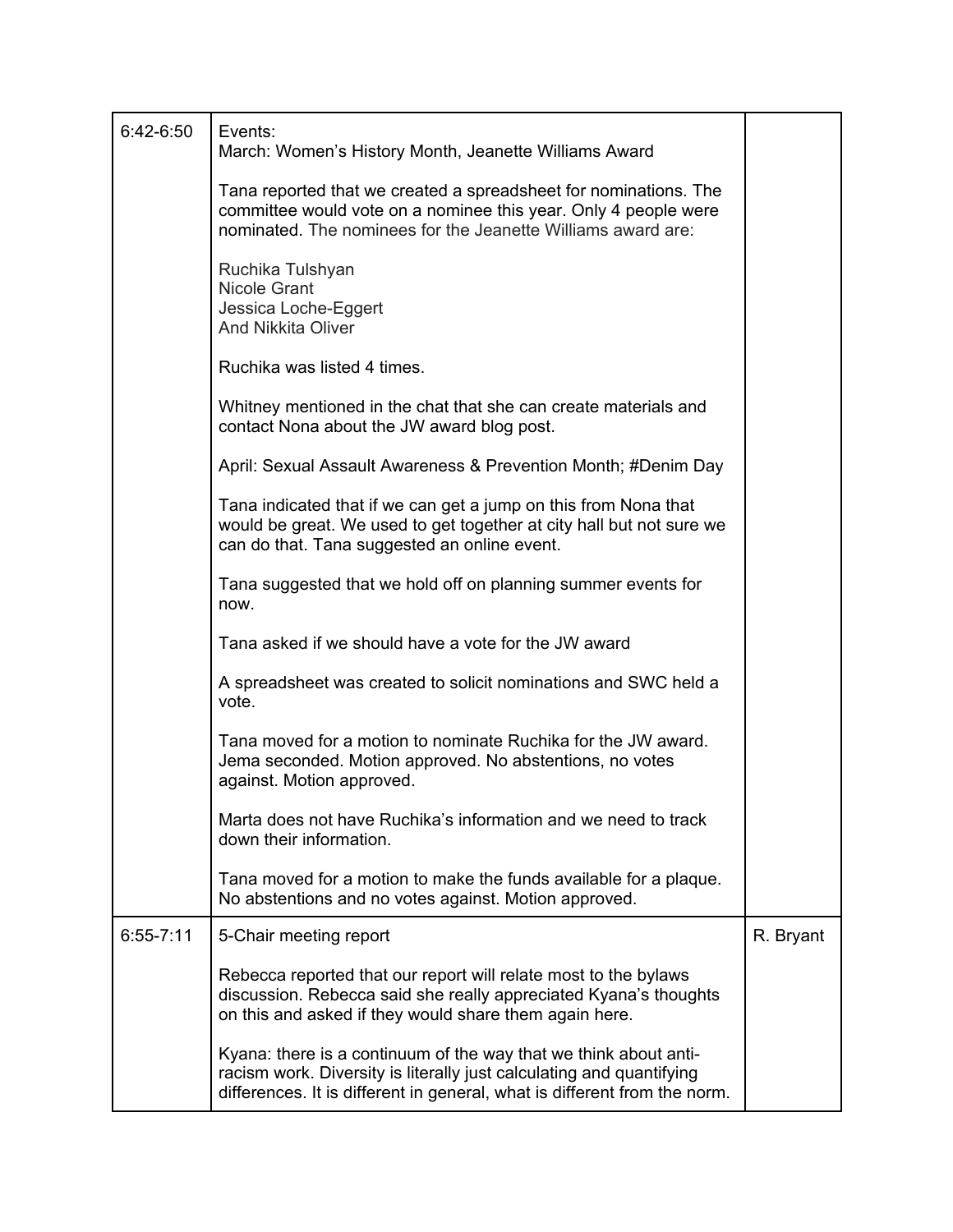|           | Once we have a diverse set of folks then the next thing we need to<br>ask is, can they access the organization? Physical barriers?<br>Language barriers?                                                                                                                           |          |
|-----------|------------------------------------------------------------------------------------------------------------------------------------------------------------------------------------------------------------------------------------------------------------------------------------|----------|
|           | Do I belong? Do you acknowledge me when I show up?                                                                                                                                                                                                                                 |          |
|           | If you have a diverse audience that can access, noting that they<br>belong = equity table. At this table the institution is still in control.                                                                                                                                      |          |
|           | The difference between anti-racism/racial equity and that next step<br>is questioning power. Who actually owns this narrative? Who can<br>actually reward or punish based on this narrative? That is where this<br>institution is asking to be.                                    |          |
|           | Are we assimilating or are we saying let's find the things that bind us<br>so we are connected as human beings and not social constructs.                                                                                                                                          |          |
|           | After anti-racism we move onto decolonization. Asking, is this a<br>legitimate institution?                                                                                                                                                                                        |          |
|           | Turning to the SWC, what is the power that holds us and defines<br>us? Where are the areas that we disagree on?                                                                                                                                                                    |          |
|           | Rebecca, can you also share information about the Race and<br>Justice Initiative training that you're working on? Kyana, I am getting<br>a power and control pushback on that internally. There's a<br>slowdown on that effort but it will be happening.                           |          |
|           | Natasha reported that the HRC wants to engage the SWC because<br>human rights can be so expansive. Natasha will be the liaison<br>between HRC and SWC and is really interested in collaborating.                                                                                   |          |
|           | First Thursday of every month 6-8 pm HRC meets.                                                                                                                                                                                                                                    |          |
|           | Rebecca asked Jema if we can add to the calendar information<br>about other commission meetings.                                                                                                                                                                                   |          |
| 7:28-7:34 | <b>SOCR Updates</b>                                                                                                                                                                                                                                                                | M. Idowu |
|           | Derrick Wheeler Smith has started and he wants to meet with the<br>commissions for 45 minutes. Give him questions prior to the<br>meeting so he can have a prepared answer.                                                                                                        |          |
|           | Bylaws need to be reviewed by legal.                                                                                                                                                                                                                                               |          |
|           | Plan for a presentation about a couple of things that we are going to<br>be focused on. Do this with the City Council and Mayor. Marta<br>needs to put in a written request for the Mayor's office. Will we be<br>ready for the last meeting in April? Marta is going to put those |          |